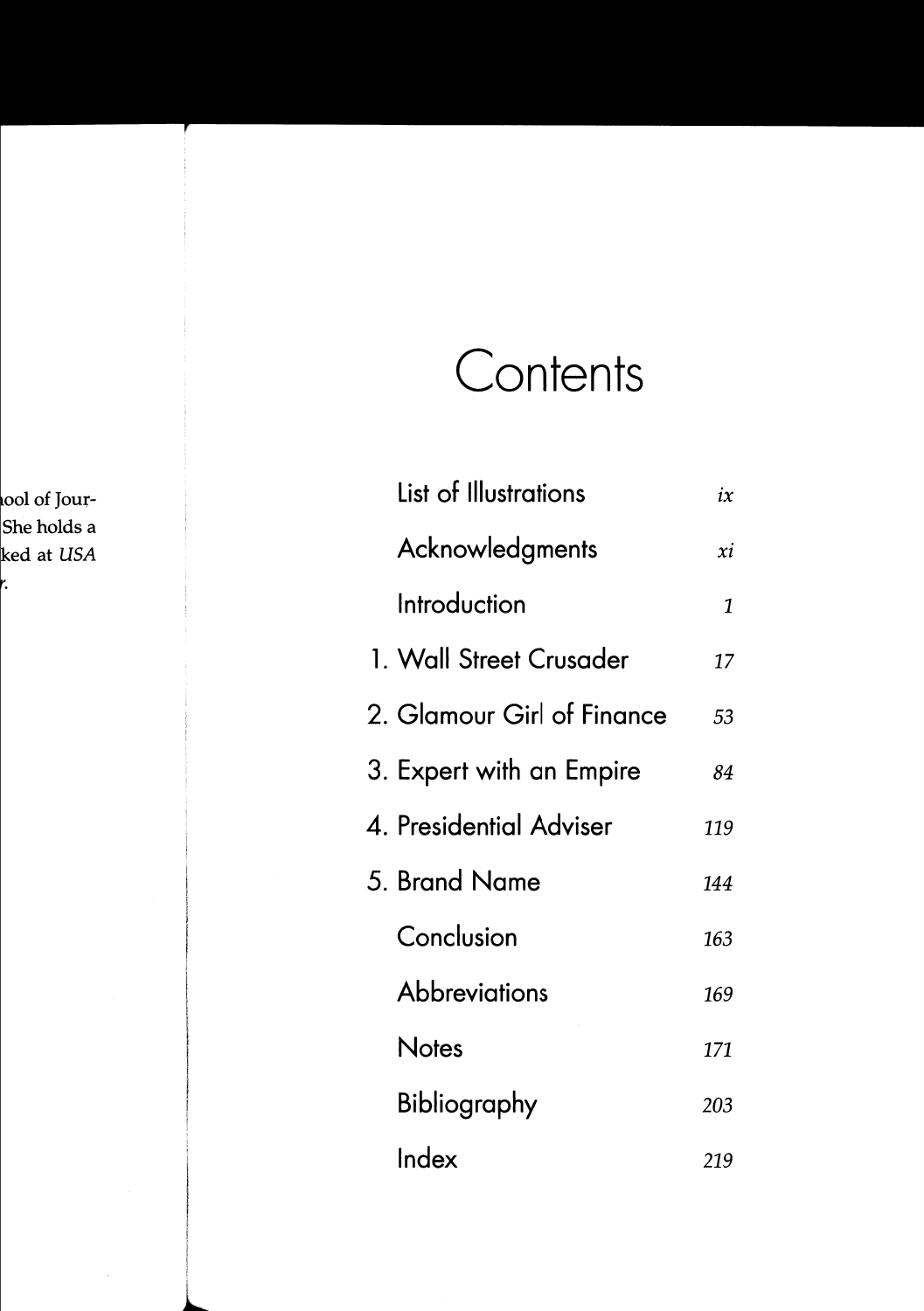## **Introduction**

IN 1942 THE DIRECTORS of the New York Stock Exchange (NYSE) met to discuss who should be allowed on the floor of the exchange. The exchange floor was dirty, scuffed by the shoes of men racing one another for shares of the American dream. The furious trading that took place there resembled a testosterone-fueled serum. The environment was unruly, loud, and aggressive. And it was strictly off-limits to women. The men all agreed this was how it should be. However, they faced a problem. It had recently become public knowledge that one of New York's most prolific and respected financial writers, S. F. Porter, was a woman. If Porter trained her eye on the all-male exchange, the NYSE might find itself the subject of unwanted controversy during the electrified "Rosie the Riveter" days of World War II. But should women really be allowed into the stock exchange? The board finally saw its way around the dilemma and voted on a resolution: "Sylvia is one of the boys. We hereby award her honorary pants."1

Sylvia Porter (1913-1991) originated the personal finance column, a specialized form of journalism-now a staple of major newspapers and websites-that has been overlooked in media history. At the height of Porter's success, she reached forty million readers in more than 350 newspapers as a syndicated columnist; published a monthly financial advice column in *Ladies' Home Journal;* and produced a shelf full of books, including the bestselling *Sylvia Porter's Money Book.* During her sixty-year career, she advised bankers on the bond market and also counseled half-a-dozen Treasury secretaries and three U.S. presidents. "Few journalists have done more to put financial news on the map than Sylvia Porter, and none has done more to advance the cause of women in this area of journalism,"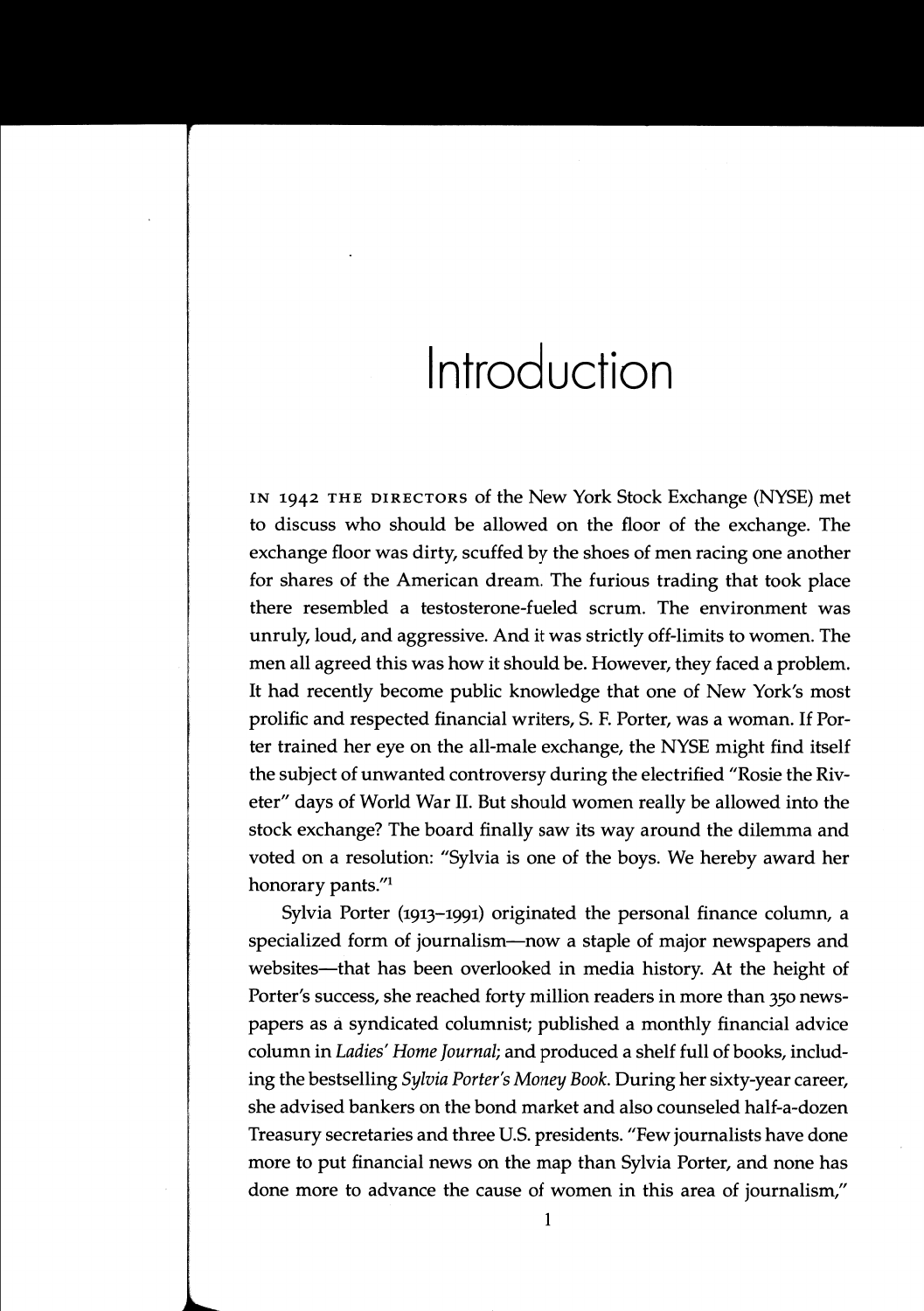journalist John Quirt wrote in his history of the field.<sup>2</sup> Yet her story has never been told, nor have historians examined the development of personal finance journalism. There is no biography of Sylvia Porter to date. And despite writing many other books, including an unpublished novel, she did not write her autobiography.

In 1958 *Time* magazine published an article about Porter, who was by then a well-known newspaper columnist and frequent guest on radio and television programs such as *Meet the Press.* The editors claimed that Porter "bustles through the messy, male-contrived world of finance like a housewife cleaning her husband's den-tidying trends, sorting statistics, and issuing no-nonsense judgments as wholesome and tart as mince pie."3 I discovered the article while I was in graduate school, studying postwar representations of American women in news magazines. I was immediately fascinated. Here was a woman who did not fit our cultural memory of the fifties. She was outspoken, she was respected, and she was not a housewife. Defying the decade's historical reputation for conservative gender norms, the article praised Porter's audacity and success. The editors did not hold her up as an example of a psychologically damaged career woman, they did not inquire about the well-being of her child, and they did not ignore her. They had, however, chosen metaphors that stuffed Porter into the mold of wife and helpmate. They had even titled the article "Housewife's View." In a type of rhetorical sleight-of-hand that would eventually be exposed for its sexism, the editors had made a woman with a reputation for heavy drinking seem as innocent as a new pair of white ankle socks. I began to wonder about the story behind Sylvia Porter. I wanted to understand how she had built a career in a field dominated by men and cultivated an overwhelmingly positive public image over the course of several decades, maneuvering her way around discriminatory gender norms and waves of ideological change.

When Porter began her career as a financial journalist in the 1930S, she hid her gender behind the byline "S. F. Porter" because the field was so inhospitable to women. Not only was it difficult for a woman to get hired-the Associated Press and *New York Sun* both told Porter they would never hire a woman to cover finance-but even if a woman could land a job, editors worried that readers would not trust the information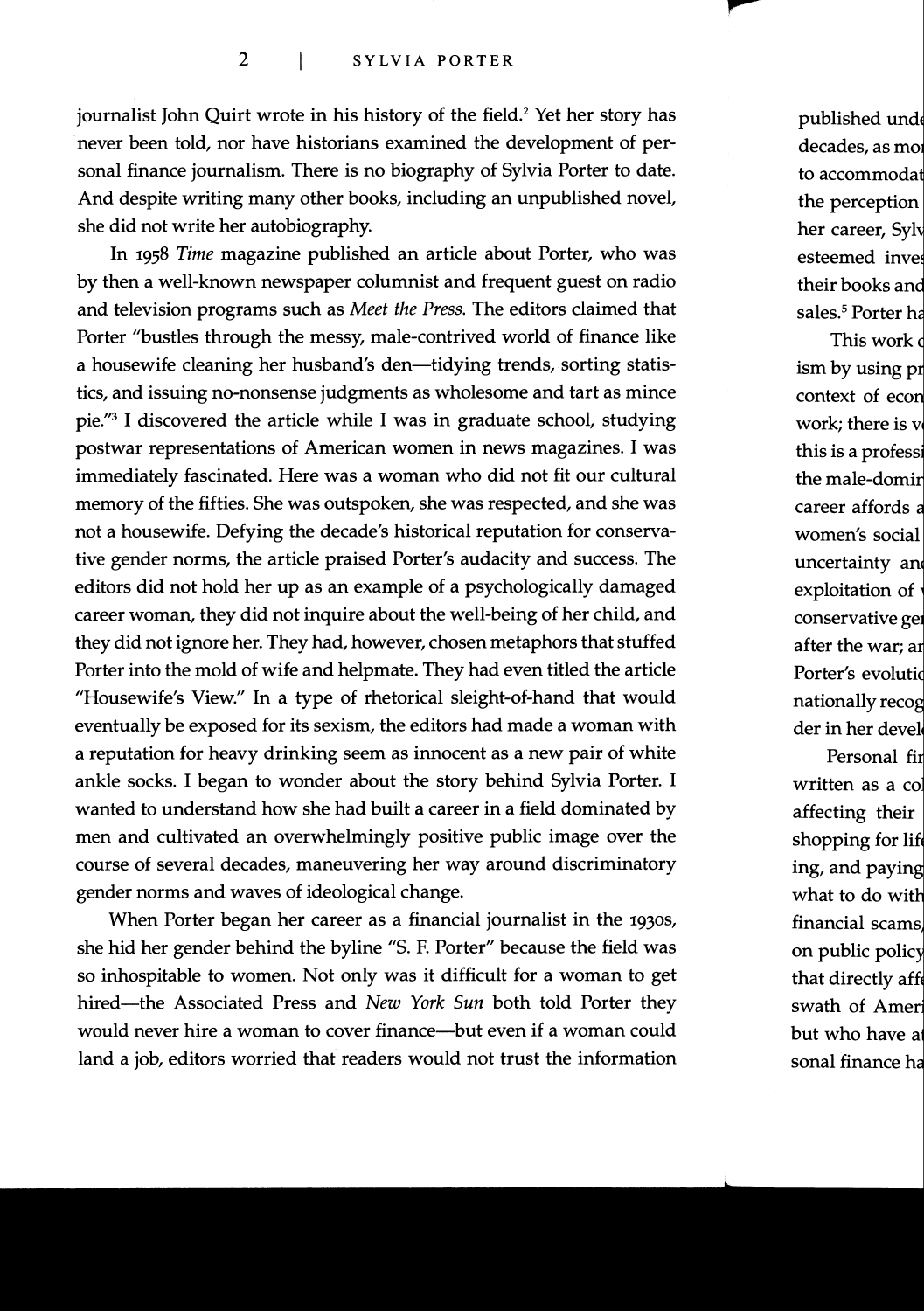published under her name.<sup>4</sup> That attitude would change over the next six decades, as more women entered the workforce and gender norms shifted to accommodate women's greater roles in the economy. Porter challenged the perception that women could not understand finance. By the end of her career, Sylvia Porter's name was so trusted in financial matters that esteemed investment authorities would plead for her endorsement of their books and products, knowing her stamp of approval would increase sales.<sup>5</sup> Porter had come a long way, indeed, but how had she gotten there?

This work contributes to the historical literature on women in journalism by using primary sources to examine Porter's career within the larger context of economic and social change. The analysis is confined to her work; there is very little in these pages about Porter's personal life. Rather, this is a professional biography of a woman who built a veritable empire in the male-dominated field of financial journalism. The longevity of Porter's career affords an examination of the relationship between her work and women's social status during a span of time that included the economic uncertainty and political radicalism of the thirties; the advances and exploitation of working women during World War II; the clash between conservative gender norms and women's increasing roles outside the home after the war; and the feminist activism of the sixties and seventies. I trace Porter's evolution from a curiosity—"the glamour girl of finance"<sup>6</sup>—to a nationally recognized expert, paying particular attention to the role of gender in her development of a populist form of financial news.

Personal finance journalism is a form of service journalism, often written as a column, that advises readers on financial matters directly affecting their lives. Common topics include saving, managing debt, shopping for life insurance, paying taxes, buying houses and cars, investing, and paying for college. This type of journalism helps readers decide what to do with their money and warns them what not to do. It exposes financial scams, blows the whistle on predatory industries, and reports on public policy issues-such as taxes, social security, and health carethat directly affect readers' bank accounts. Its target audience is the large swath of Americans in the middle class: people who are not wealthy, but who have at least enough money to wonder what to do with it. Personal finance has been described as a branch of consumerism that serves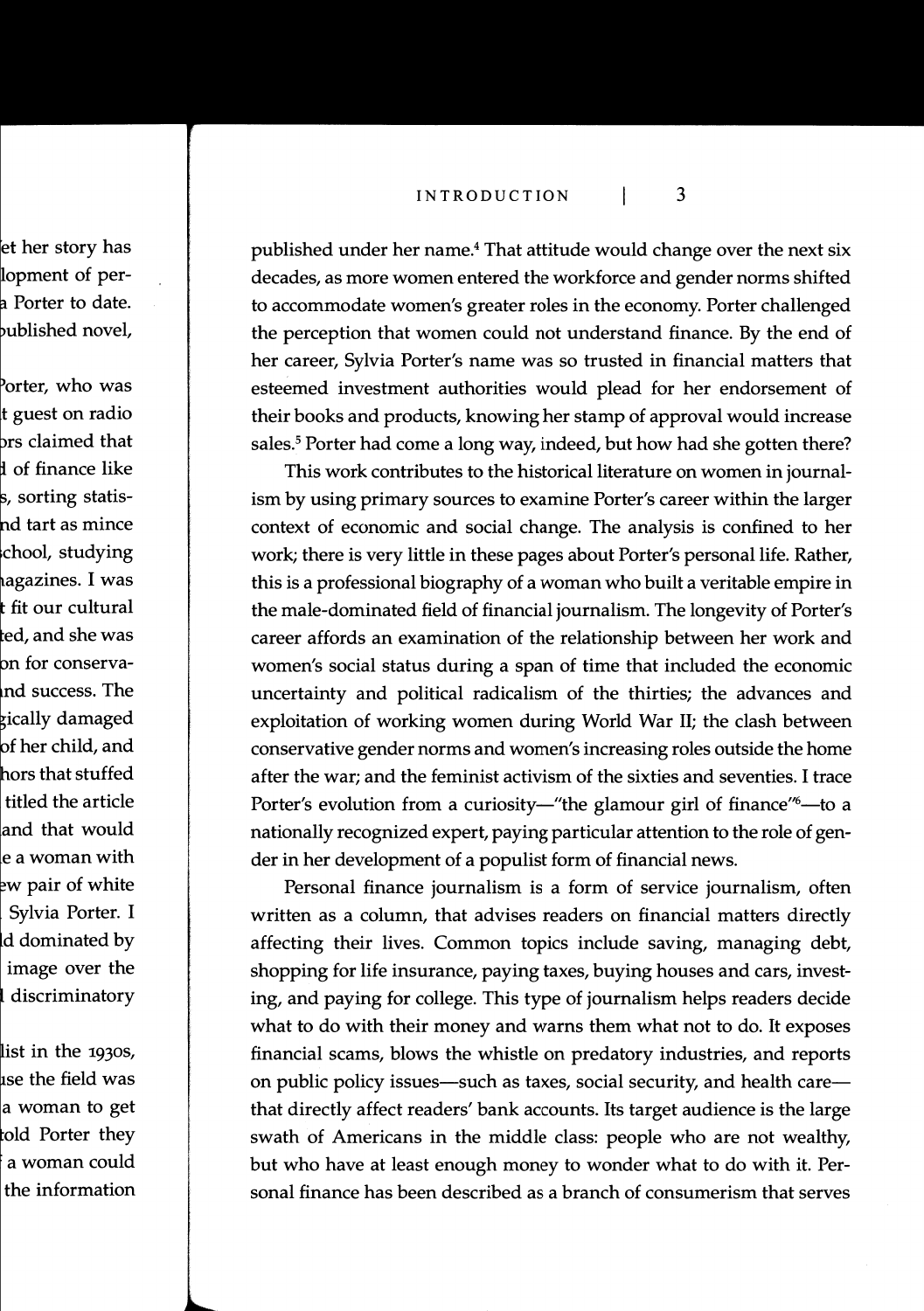readers while remaining palatable to advertisers, who are the main source of revenue for traditional news outlets. "It appears to satisfy both the need of consumers to sort out the array of financial choices the deregulated marketplace has thrust upon them as well as newspapers' bottom lines," journalist Trudy Lieberman wrote.7

Personal finance journalism is both popular and profitable, but it also has a rich history that includes the enlistment of American consumers during World War II and the economic boom that followed. For decades, Porter's only direct competition was the Kiplinger family in Washington, DC. In 1947 Willard (W. M.) Kiplinger started the magazine *Changing Times* with his son, Austin, to help people make financial decisions newly available to them after the war. The magazine was a departure from *Forbes, Business Week,* and *Fortune,* whose outlook was business-oriented. *Changing Times* was written for individuals and used a personable style of writing. A staff memo told writers to "look an imaginary reader in the eye and write to him."8 The Kiplingers, who published the only personal finance magazine in existence for almost three decades, kept a low profile relative to Porter and did not consider her a threat.<sup>9</sup> The Kiplingers were based firmly in Washington; Porter, in New York. Despite their similar approaches, they stayed out of each other's orbit. Porter's circle included bankers, public relations executives, Treasury officials, and tax specialists. Her influence did not come from her colleagues, who were reluctant to grant her that kind of authority. Ultimately, her power came from her readers, as she attracted a vast audience with her nationally syndicated newspaper column and multimedia presence. Her peers eventually took notice because the public took notice. Simply put, Porter built a circulation so large she could not be ignored.

Despite Porter's prominence in twentieth-century culture, her career must be properly situated within women's history. Any biographical study must address the question of why one person's life is worth such extensive research. Especially in women's history, which is often a story of subjugation, scholars must be careful not to extrapolate too much from one exceptional woman's success. The late Gerda Lerner articulated this concern when she described some of the earliest work in women's history: "The history of notable women is the history of exceptional, even deviant,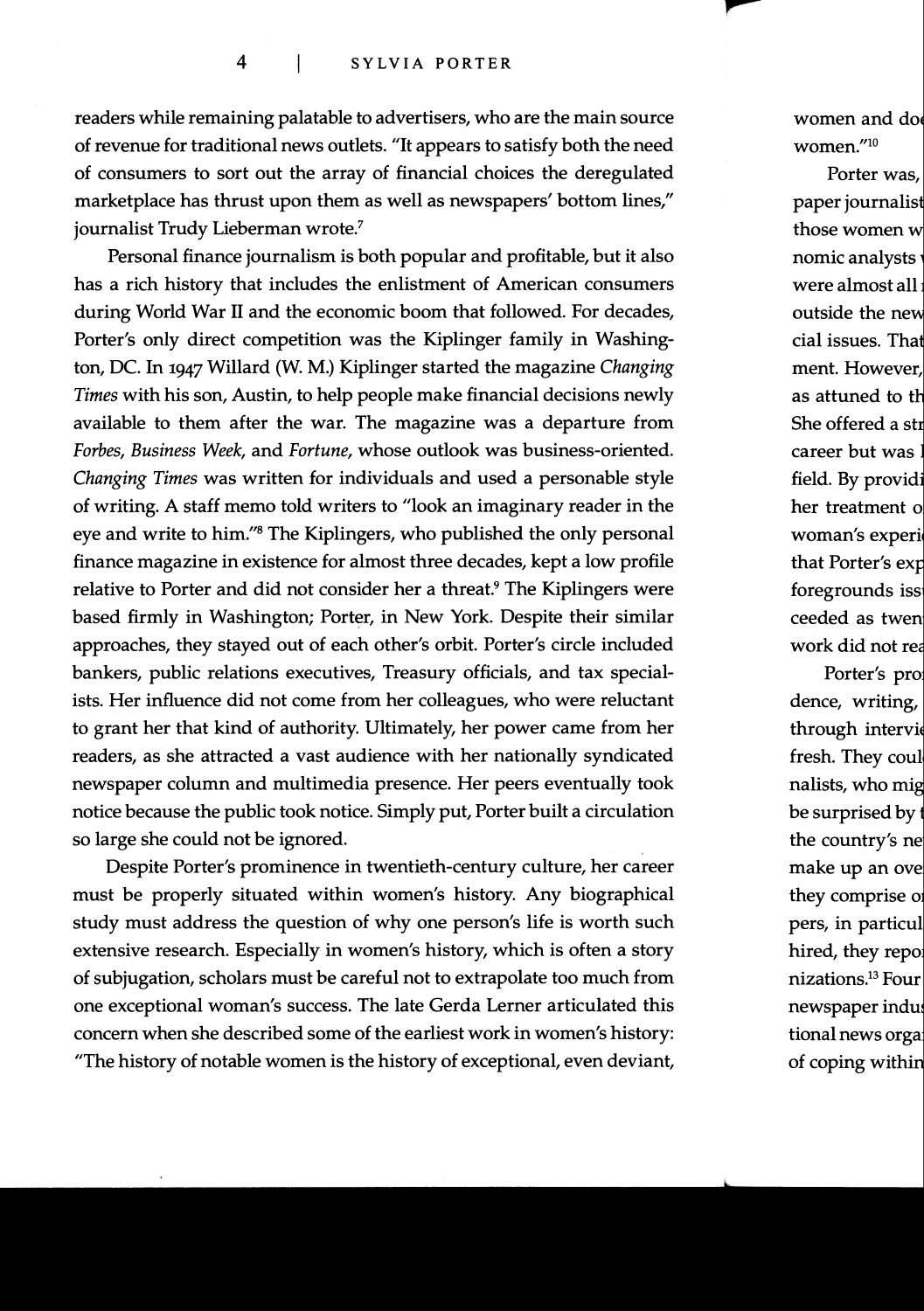women and does not describe the experience and history of the mass of women."10

Porter was, indeed, an exception. Only about one-fourth of all newspaper journalists were women when she entered the field, and very few of those women worked in financial news. In addition, the bankers and economic analysts who served as the sources of information for her reporting were almost all men. Porter battled deep-seated discrimination inside and outside the newsroom to position herself as a public authority on financial issues. That she was successful must be considered a major achievement. However, she also exploited the labor of other writers and was not as attuned to the average American as she wanted the public to believe. She offered a strong voice for professional women's rights throughout her career but was loath to recognize competition from other women in her field. By providing a comprehensive analysis of Porter's career, including her treatment of other women, I have tried to respect the limits of one woman's experience and offer a more inclusive history. I have concluded that Porter's experience may not be generalizable, but it is transferable. It foregrounds issues deeply embedded in the stories of women who succeeded as twentieth-century writers and journalists, even those whose work did not reach nearly 20 percent of the population.<sup>11</sup>

Porter's professional strategies-which I uncover in her correspondence, writing, media coverage, and marketing materials, as well as through interviews with people who worked for her-are surprisingly fresh. They could prove illuminating to a new generation of women journalists, who might not face the overt sexism Porter encountered but might be surprised by the lingering gender dynamics of the industry. Even today, the country's newsrooms do not look like its college classrooms. Women make up an overwhelming 65 percent of journalism undergraduates, but they comprise only about 36 percent of full-time journalists.<sup>12</sup> At newspapers, in particular, women receive far fewer job offers than men; and, if hired, they report lower job satisfaction and less support from their organizations.<sup>13</sup> Four times as many women as men say they intend to leave the newspaper industry entirely.14 If women as a group are to succeed in traditional news organizations, they must either change the culture or find ways of coping within a historically masculine environment. By demonstrating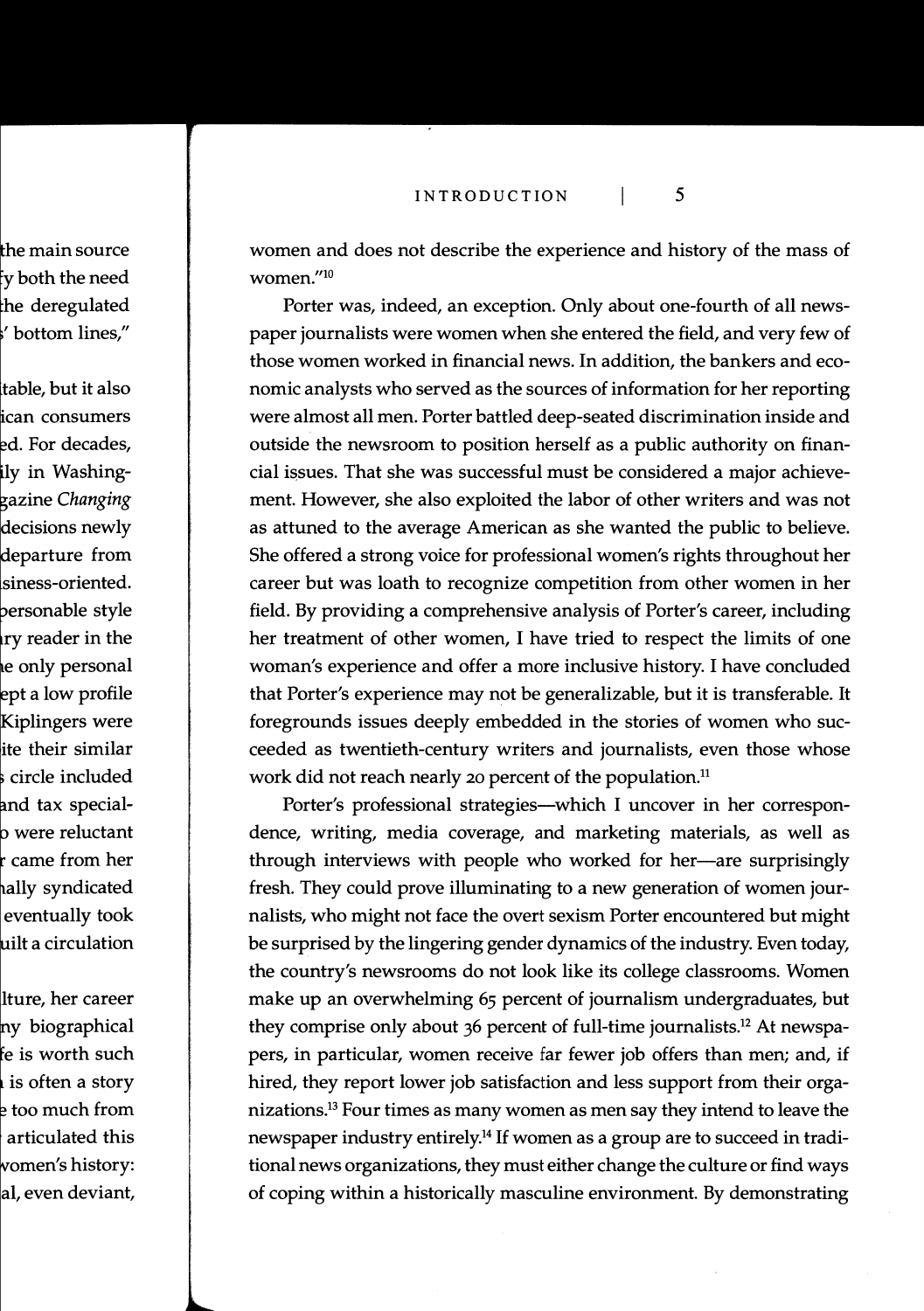6 SYLVIA PORTER

how gender ideology functioned within one woman's exemplary career and within the field of journalism more generally, Porter's narrative historicizes the gender-charged workplace younger women face today.

Discrimination has led to innovation when determined professionals with demographic handicaps look for ways to circumvent traditional power structures. Many women journalists embraced the Internet at the turn of the millennium, sensing an opportunity to broaden their qualifications and restart their careers. Likewise, Porter also embraced new media throughout her career, cross-promoting herself on radio and television as well as in books, magazines, and newsletters.15 She saw the importance of a multimedia presence before others did and could be considered a predecessor of powerful public figures like Martha Stewart and Oprah Winfrey. Reaching for stardom, Porter used an army of ghostwriters and assistants to construct her brand, which she crafted with the help of promotions experts and her friends in public relations. Just as a life-sized portrait of Porter presided over her Fifth Avenue apartment, her public persona was a towering presence in U.S. media culture, each brushstroke meticulously chosen to serve the cohesive whole. She wrote candidly but spoke carefully, attenuating her message while remaining true to the image she had cultivated as an enduring friend to the middle class.

My narrative of Porter's career emphasizes seven professional strategies she used to achieve unprecedented success as a woman in financial journalism. I have interwoven the strategies throughout the chaptersshowing, if not always stating, how they functioned-and the reader is invited to consider these strategies as a framework for understanding Porter's work. Because I believe my analysis to be transferable to the experiences of other professional women, historical and contemporary, I hope these themes will resonate with scholars and journalists alike and perhaps revitalize a conversation about women and journalism that began decades ago. These seven professional strategies are as follows:

### 1. *Porter entered a nonprestigious field in journalism.*

Porter was hired at the *New York Post* in 1935 to cover the bond market, a low-status beat in a low-status section of the newspaper. Because she was willing to write about bonds, an unappealing subject, she avoided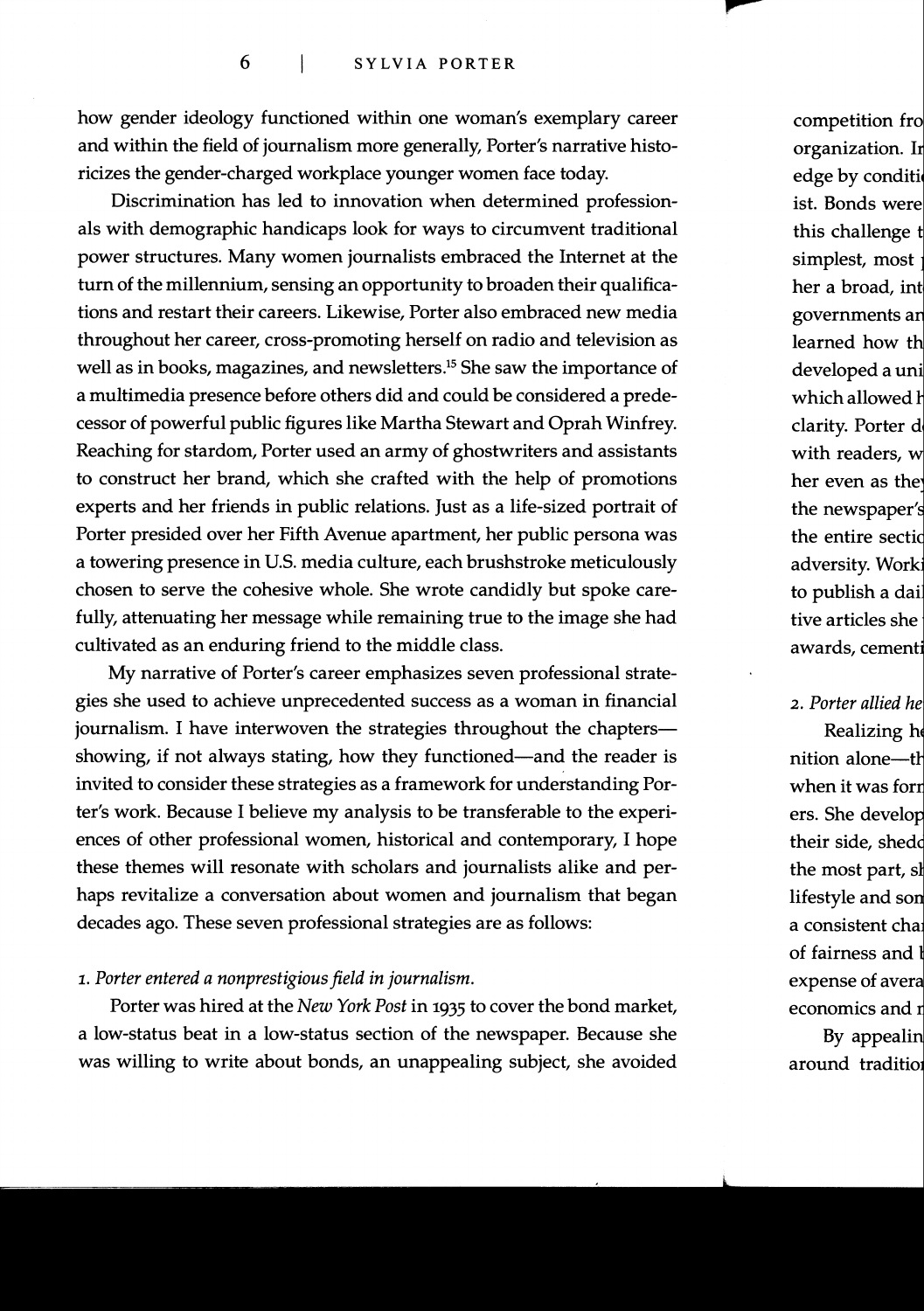competition from male reporters and made herself indispensable to the organization. Ironically, writing about bonds gave Porter a professional edge by conditioning her to think like an expert and write like a journalist. Bonds were difficult to explain to the average reader, and taking on this challenge trained Porter to break down complex subjects into their simplest, most precise terms. Porter's specialization in bonds also gave her a broad, international perspective on the economy. By learning why governments and corporations indebted themselves, and to whom, Porter learned how the pieces of the global economic puzzle fit together. She developed a unique perspective on domestic and international economics, which allowed her to explain developments to the nonelite with refreshing clarity. Porter developed a strong, personal writing style that connected with readers, which persuaded the editors of the *New York Post* to keep her even as they fired the rest of the financial staff in 1938. She became the newspaper's financial editor on the condition that she would put out the entire section by herself. Again, Porter found hidden advantages in adversity. Working alone gave her editorial freedom, which she exercised to publish a daily column filled with ambitious reporting. The investigative articles she wrote during World War II earned her several journalism awards, cementing her position within the field.

## 2. *Porter allied herself with her readers rather than her peers.*

Realizing her career would not advance on the basis of peer recognition alone-the New York Financial Writers Association excluded her when it was formed in 1938-Porter instead sought the allegiance of readers. She developed a writing style that made readers believe she was on their side, shedding light on the inner workings of Wall Street. And, for the most part, she really was on their side. Porter enjoyed an upper-class lifestyle and sometimes overgeneralized her own experience, but she was a consistent champion for the middle class. She possessed a strong sense of fairness and believed it immoral for large corporations to profit at the expense of average Americans, so she set about educating the public about economics and money.

By appealing to the public rather than to her peers, Porter steered around traditional avenues of advancement in journalism. She never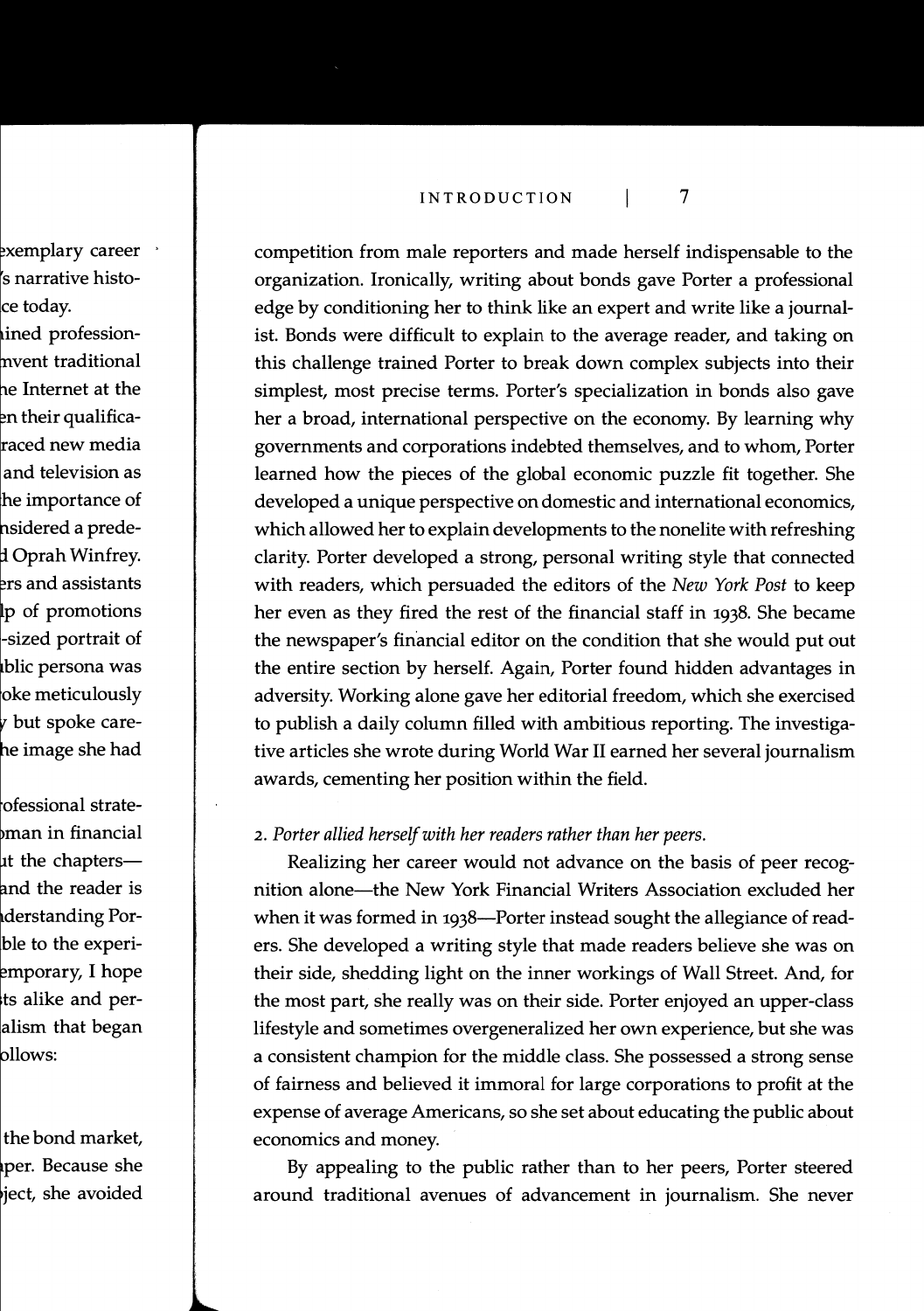considered seeking a position in newspaper management, which would have required years of careful politicking and grooming at the mercy of her superiors. Instead, she carved a unique role for herself by identifying a growing market for understandable financial reporting and catering to it. She left the staff of the *New York Post* in 1947 to work on contract, which liberated her from the newspaper's hierarchy and allowed her to write for other publications as a free agent. Once Porter's column was syndicated in 1949, she consciously sought the audiences of more populist, less prestigious newspapers such as tabloids and afternoon newspapers. As *Post* publisher Dorothy Schiff would have phrased it, Porter chose the mass over the class. She did not compete with the *Wall Street Journal,* which barely acknowledged her before the 1970s, and wrote sparingly for the *New York Times,* which did not pay as well as magazines. Rather than compete with men for journalism's most coveted jobs, Porter simply outflanked them by appealing directly to the public. Because of her influence with millions of readers, Porter gained access to policymakers in Washington, who solicited her advice and goodwill and served as sources for her reporting. She advised President John F. Kennedy on his speechwriting, President Lyndon Johnson on his budget, and President Gerald Ford on inflation. In 1964 Johnson asked her to be president of the Export-Import Bank, which would have made her then the highest-appointed woman in a financial position, but she declined because of her commitment to being a columnist. In 1974, however, she proposed the idea for a Citizens' Action Committee to Fight Inflation. President Ford promptly implemented the plan and named her as the committee's chair. Political resistance to the committee's work (epitomized by the hapless slogan "Whip Inflation Now")· illustrated why Porter had stayed out of politics for most of her career.

#### *3. Porter formed alliances with men who could help her career.*

Porter relied on many people throughout her career, but several relationships were particularly beneficial. Her marriage to second husband Sumner Collins, whom she wed in 1943, was "ahead of its time," she once said.16 Collins, the promotions director for the *New York World-American*  and later for the entire Hearst newspaper company, encouraged his wife to continue publishing under the same byline of "Sylvia Porter" after they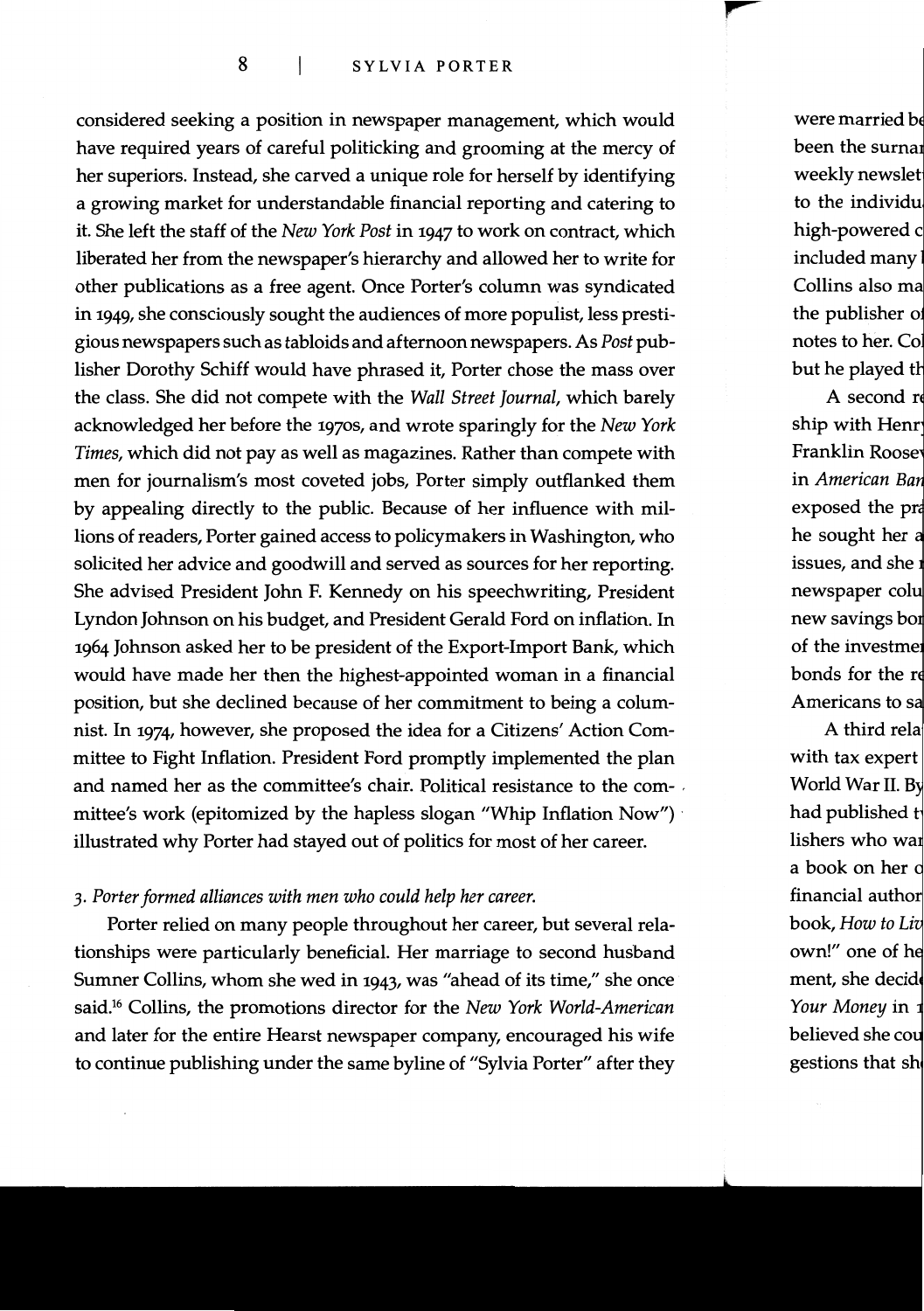were married because it was so well established (even though "Porter" had been the surname of her first husband). He also suggested Porter start a weekly newsletter, *Reporting on Governments,* rather than offer free advice to the individual bankers who regularly wrote to her. Because of their high-powered careers, Porter and Collins enjoyed a wide social circle that included many business acquaintances whom Porter could use as sources. Collins also made an effort to stay in the good graces of Dorothy Schiff, the publisher of the *New York Post,* occasionally sending complimentary notes to her. Collins was happy to let his brilliant wife have the spotlight, but he played the role of a strong business partner behind the scenes.

A second relationship that benefited Porter's career was her friendship with Henry Morgenthau, Secretary of the Treasury under President Franklin Roosevelt. Porter had written critically of Morgenthau's policies in *American Banker* in 1934, but the two became friends in 1938 after she exposed the practice of "free riding" on government bonds. Afterward, he sought her advice when setting the prices of new government bond issues, and she responded with unwavering support of his policies in her newspaper column. In 1940, Porter helped Morgenthau conceptualize a new savings bond to fund the impending American war effort. Protective of the investment she had helped design, Porter would tout U.S. savings bonds for the rest of her career as a safe, patriotic way for middle-class Americans to save.

A third relationship that furthered Porter's career was her friendship with tax expert J. K. Lasser, with whom she co-authored two books after World War II. By the time the United States entered the war, Porter already had published two monographs and had been solicited by dozens of publishers who wanted her to write a full-length book. Rather than publish a book on her own, Porter elected to pair her name with that of a male financial authority. She and Lasser published their first personal finance book, *How to Live within Your Income,* in 1948. "The next book must be your own!" one of her agents wrote to her that year.<sup>17</sup> Despite this encouragement, she decided to collaborate again with Lasser, publishing *Managing Your Money* in 1953. By linking her name with Lasser's, Porter probably believed she could reach a larger market. She had resisted publishers' suggestions that she write a book about finance specifically for women, not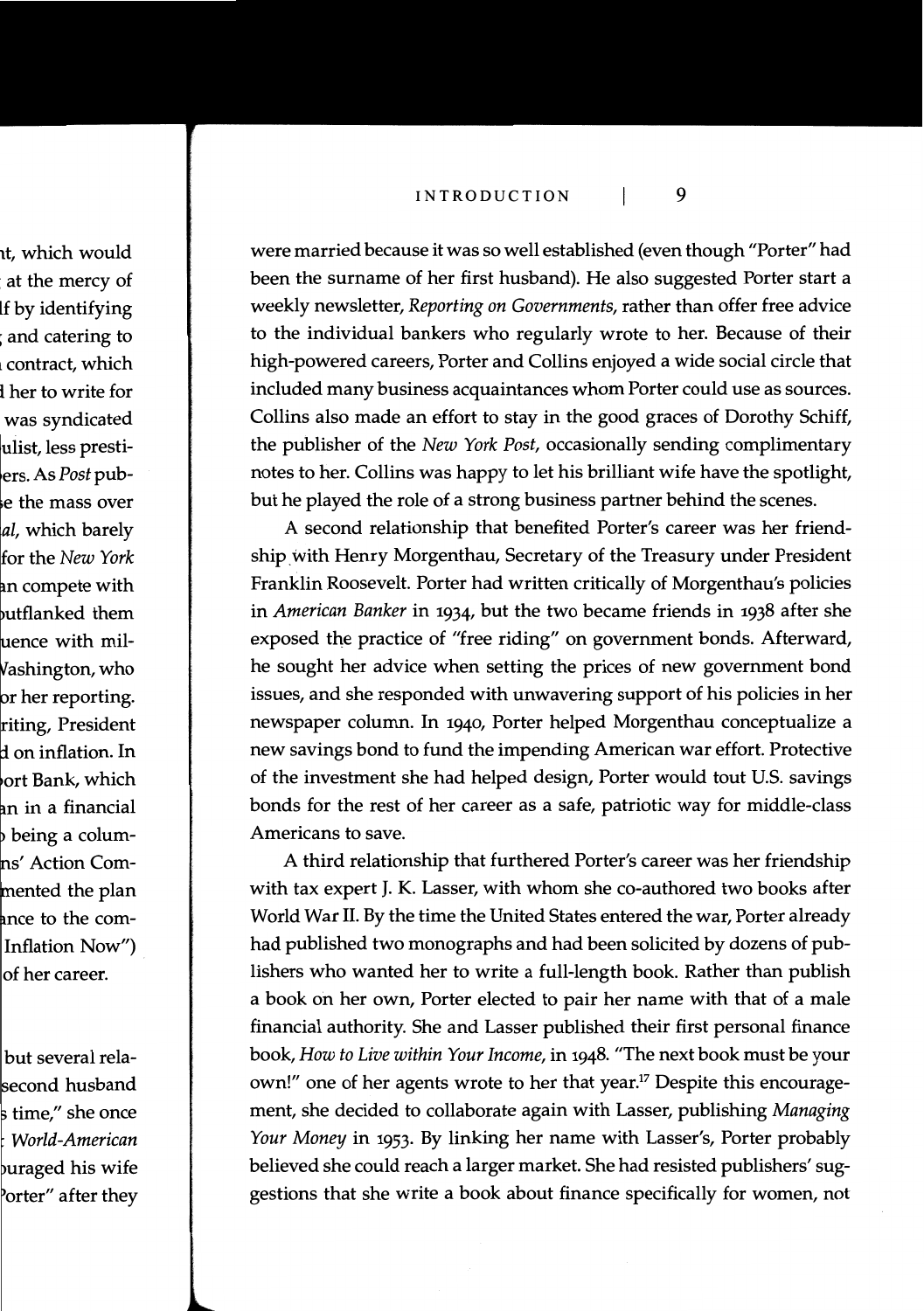10 SYLVIA PORTER

wanting to forfeit the male half of her potential audience. Despite the professional gains she had made, she likely feared that male readers would not buy a book about finance written by a woman. Male readers would, however, buy a book written by Lasser, and Porter helped establish her legitimacy by associating her name with his.

Porter was assisted by other men during her career, including her lawyer, Hal Meyerson, and her third husband, James Fox, a public relations executive who took an active role in Porter's career after they wed in 1979. Professional reliance on men was unavoidable, considering the fact that nearly everyone Porter encountered in financial journalism was male, leaving few women to mentor her. However, the fact that Porter was married for fifty-six of the sixty years she spent working also suggests she depended heavily on her personal relationships for professional and psychological support. Her second and third husbands were in a position to further her career because of their expertise in public relations, and she relied on their advice and assistance.

## *4· Porter used gender ideology to her advantage.*

Historically, gender has been a disadvantage for professional women, a handicap to be overcome in a patriarchal society and in male-dominated professions such as financial journalism. However, Porter's career demonstrates that gender could be a source of power for individual women, if not for women as a group. Porter performed a delicate balancing act, capitalizing on her novel status as a woman writing about finance while assuring readers she was just as feminine as other women. Her mixed message implied that she was both different from other women and just like them. As a professional, she set herself apart, demonstrating to male colleagues that she was a fellow soldier, not the vanguard of an impending female invasion of the newsroom. At the same time, she emphasized her femininity during interviews, discussing clothes and domestic matters at length, which reassured contemporaries she had no interest in disrupting traditional gender binaries. As an outspoken, driven, and influential woman, Porter could have been perceived as a threat. Showing a savvy understanding of gender ideology, Porter played down her difference even as she profited from it.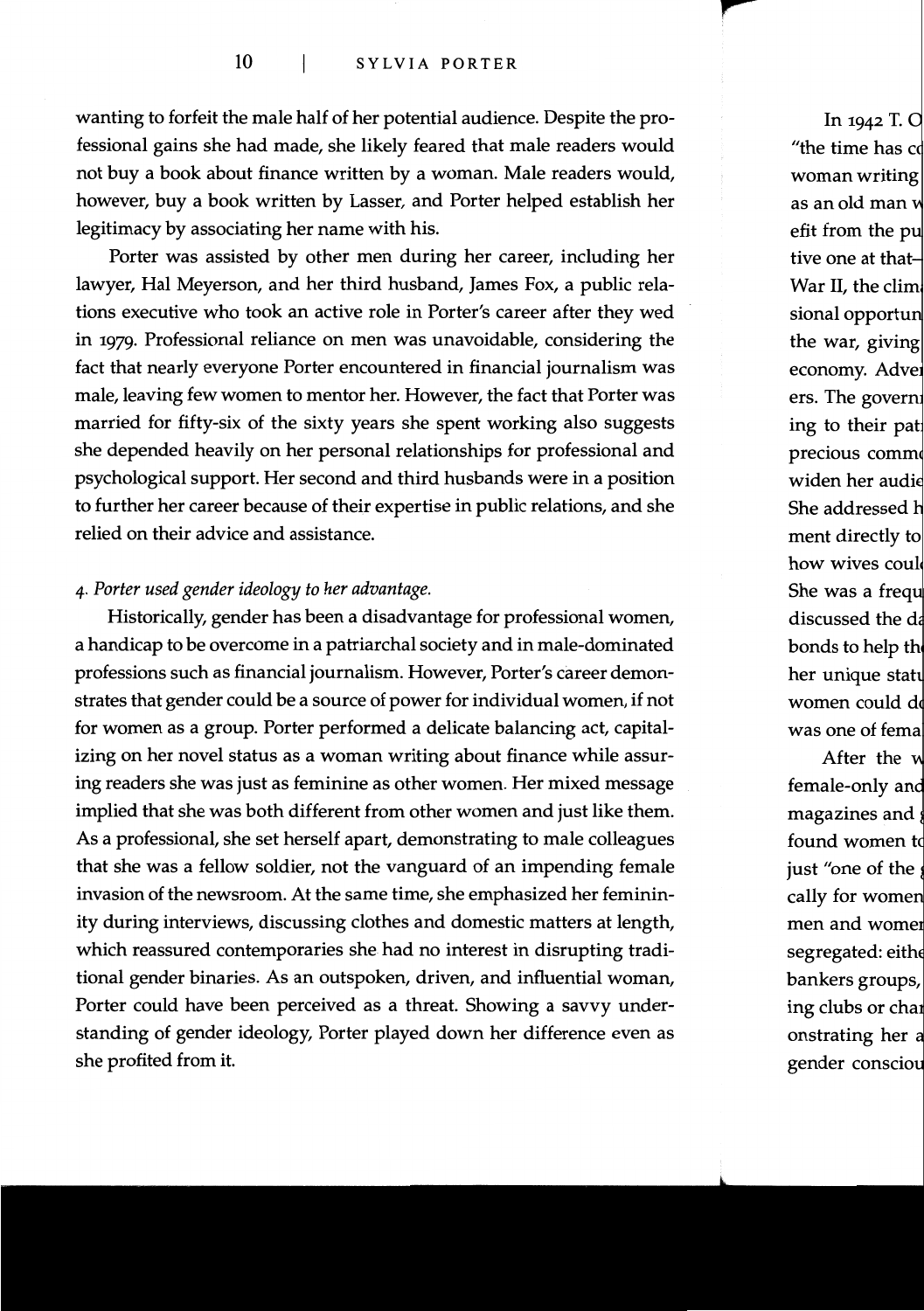In 1942 T. 0. Thackrey, executive editor of the *New York Post,* decided "the time has come for us to make capital of the fact that S. F. Porter is a woman writing on financial subjects, rather than trying to disguise Sylvia as an old man with a long white beard."18 He realized the *Post* could benefit from the publicity Porter would receive as a woman-and an attractive one at that-writing about the staid subject of finance. During World War II, the climate was right for the revelation of Porter's gender. Professional opportunities were opening to women while men were off fighting the war, giving women bigger paychecks and an expanded role in the economy. Advertisers promoted women's strength and ability as workers. The government tailored messages to women as consumers, appealing to their patriotism as it asked them to fight inflation and conserve precious commodities. Porter seized on the boost in women's status to widen her audience, portraying herself as a role model for other women. She addressed her newspaper columns about wartime financial management directly to women and wrote articles for women's magazines about how wives could manage their money in the absence of their husbands. She was a frequent guest on radio programs during the war, where she discussed the danger of inflation and encouraged women to buy savings bonds to help the cause. In interviews with journalists, she acknowledged her unique status, but she insisted the brain had no sex and said other women could do what she was doing. During the war, Porter's message was one of female empowerment.

After the war, Porter continued to seek the double exposure of female-only and mixed-sex readerships by publishing in both women's magazines and general-interest publications and newspapers. While she found women to be an important constituency, she was unwilling to be just "one of the girls." She refused to write a book about finance specifically for women, and she frequently spoke to groups composed of both men and women. Significantly, Porter's postwar audiences tended to be segregated: either all-male, such as when she spoke to economics clubs or bankers groups, or all-female, such as when she spoke to women's investing clubs or charity groups. She handled both audiences with ease, demonstrating her ability to bridge masculine and feminine cultures. Her gender consciousness helped her build a wide audience and maintain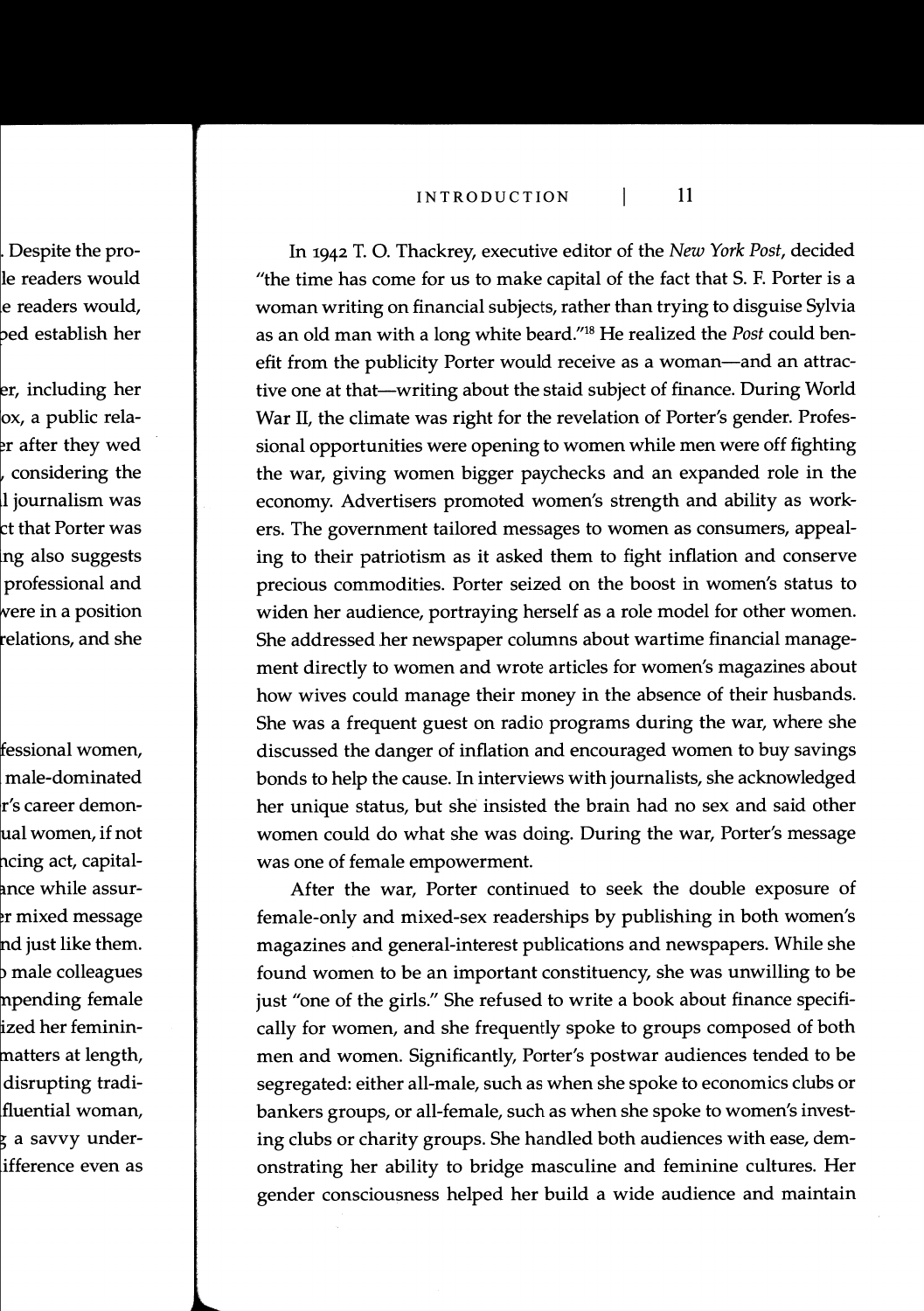a positive public image even when her journalism threatened to breach gender norms.

## 5· *Porter mythologized herself in interviews with other journalists.*

Porter showed a talent for embellishing the stories surrounding her start in journalism. In 1942, for example, Porter had been denied entry to a shareholder meeting held by General Mills because the venue did not allow women. She had raised the issue with the company's executives and soon was permitted to enter. Then she wrote a positive story about the regional shareholder meetings the company was holding around the country and the large number of women who attended them, failing to mention that she was the only woman allowed into the company's meeting in New York City. Porter's column had been so complimentary, in fact, the company's president wrote to thank her for it. Years later, however, she told a more heroic story to a young feminist journalist. In that version, Porter claimed she had written a scathing column about the male-only General Mills meeting. She said this had been her lead: "The company whose customers are all women held its annual report meeting in a building which does not permit women."19 That might have made a better anecdote, but it was not true. Another example of Porter's self-mythologizing was the story of her meeting with Treasury Secretary Henry Morgenthau, at which the two discussed the thirty-year, nonfluctuating Series E U.S. savings bond. Porter preferred to tell the story with dramatic flair, saying Morgenthau had summoned her in the days following the Japanese attack on Pearl Harbor. However, the Series E savings bond was first issued in May 1941; the meeting had taken place in December 1940, well before the attack of December 7, 1941.

As a journalist herself, Porter understood the power of a strong narrative. She knew stories that adhered to professional and ideological norms would garner positive media coverage. She also must have realized how little time most journalists had to fact-check a source's version of past events, so she felt comfortable engaging in some historical revision. By telling stories that used appealing narrative arcs, she allowed news articles about her to function as myth. She encouraged journalists to hold her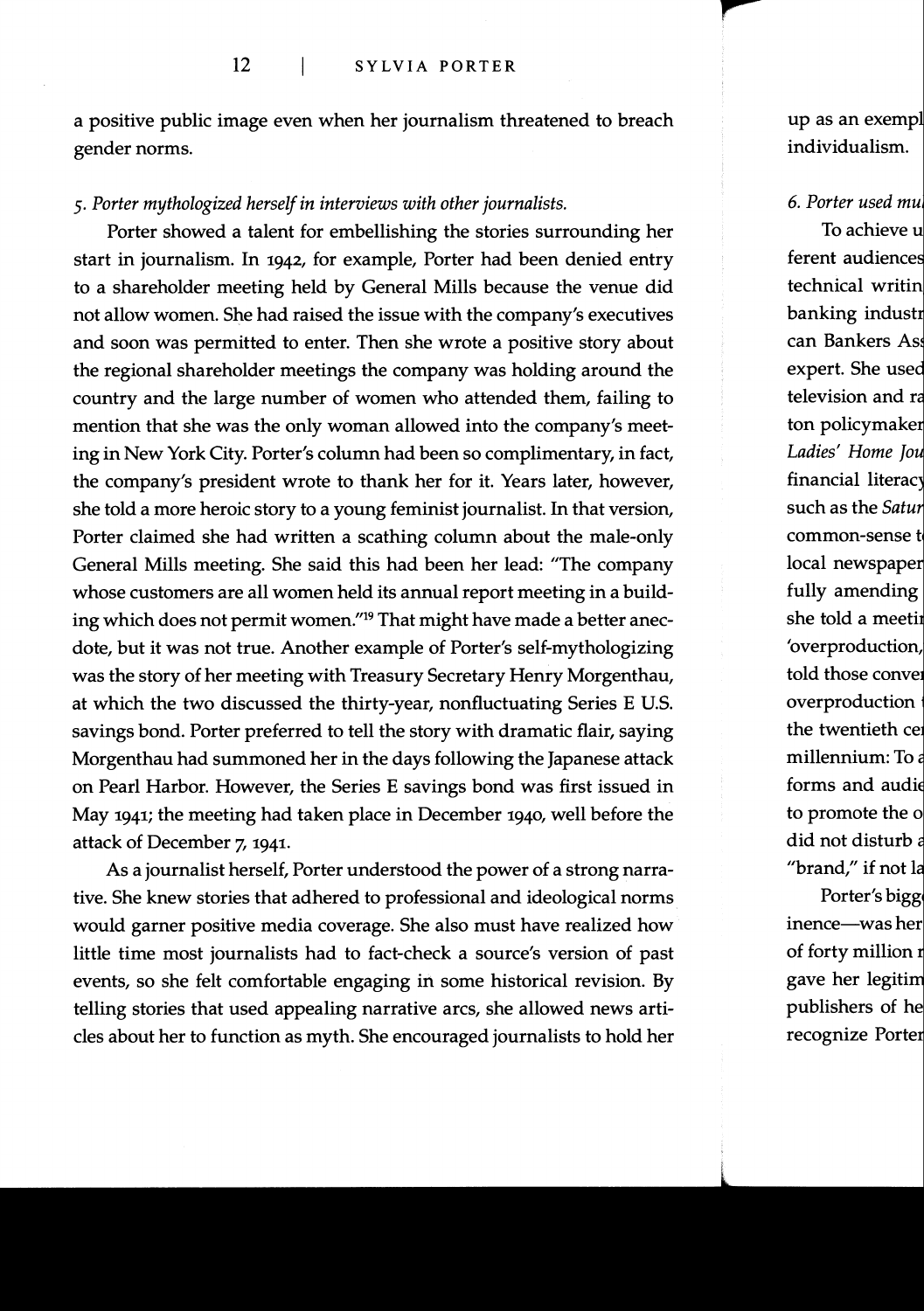up as an exemplar, transmitting and reinforcing American fortitude and individualism.

## *6. Porter used multiple media platforms to reach different audiences.*

To achieve universal appeal, Porter used different outlets to reach different audiences and tailored her message to each group. She used the technical writing of her bond newsletter to maintain a toehold in the banking industry, enabling her to attend the convention of the American Bankers Association every year and claim insider status as a bond expert. She used appearances on *Meet the Press* and other issue-oriented television and radio programs to establish her legitimacy with Washington policymakers. She used her writing for women's magazines, such as *Ladies' Home Journal* and *Vogue,* to inspire female readers and promote financial literacy. She used her writing for general-interest magazines, such as the *Saturday Evening Post* and *Life,* to deliver a message of financial common-sense to homes that might not have received her column in their local newspapers. She gave hundreds of speeches over the years, carefully amending her message depending on the audience. For example, she told a meeting of car dealers in 1954 that it was "ridiculous to talk of 'overproduction,' to worry about the 'saturation' of the markets," but later told those convened at a foreign policy conference that the auto industry's overproduction that year had been unpatriotic.20 Porter demonstrated in the twentieth century what would become common wisdom by the new millennium: To achieve superstardom, a media celebrity had to cross platforms and audiences synergistically, using each appearance and article to promote the others. This had to be done in such a way, however, that it did not disturb a celebrity's overall image, conceptualized even then as a "brand," if not labeled as such.

Porter's biggest accomplishment-and the vehicle for her rise to prominence-was her newspaper column, which put her name and face in front of forty million readers around the country five days a week. The column gave her legitimacy among newspaper publishers and convinced book publishers of her marketability as an author. It ensured readers would recognize Porter's name when they later saw it on books, on television,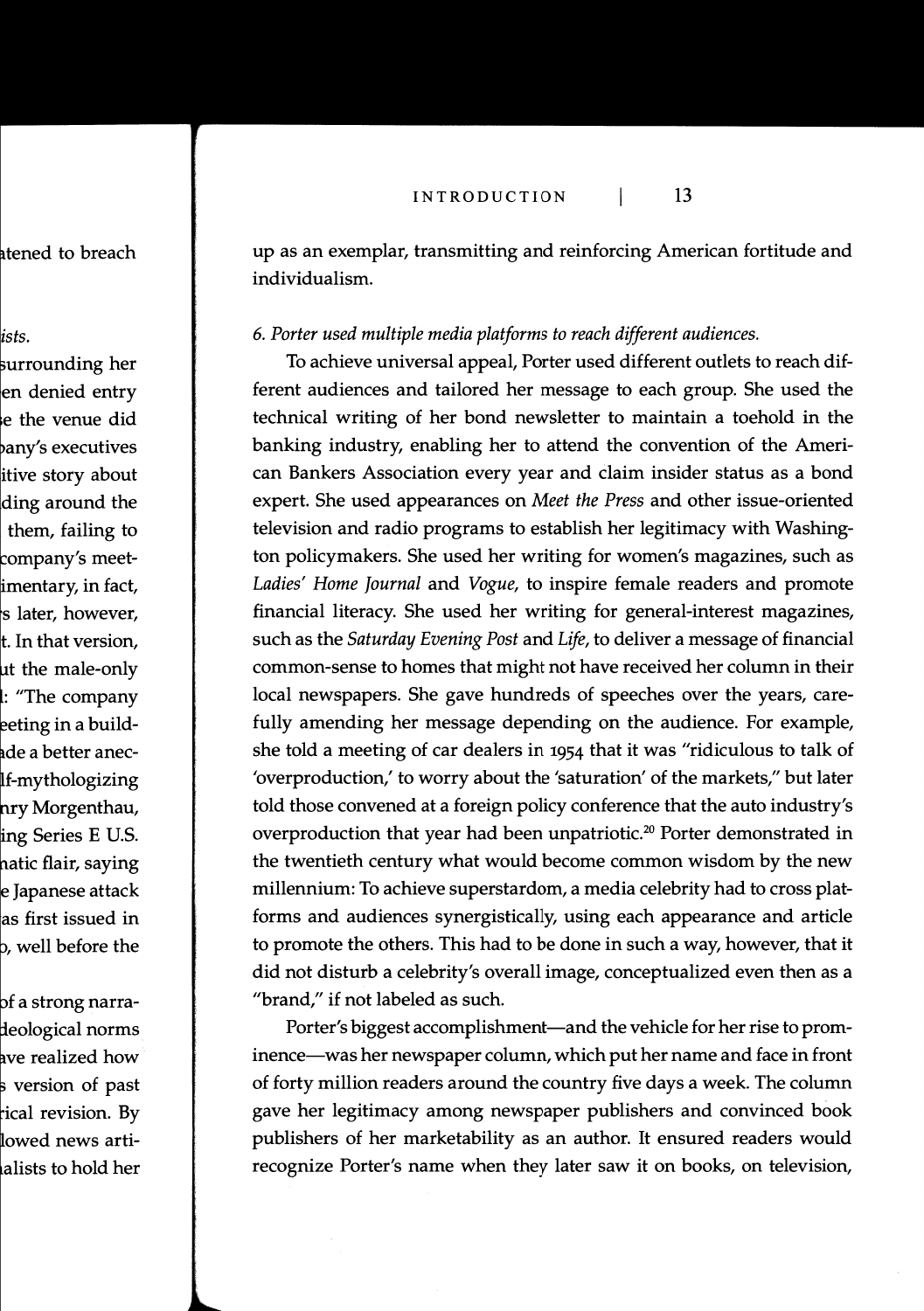in magazines, and in the myriad products her organization branded in the eighties. By hitching her star to the middle class as it expanded after World War II, Porter tapped into the fastest-growing market of the twentieth century. Porter's multimedia strategy invites comparisons between her ubiquity and that of modern media stars, who have followed her path by putting their names on multiple media products geared toward middle-class consumers.

In Porter's case, this rampant branding also had a downside. Her products, often created by different sets of people, began to cannibalize one another. The syndicate that distributed her newspaper column came to believe her books and magazine articles duplicated too much content. Writers who helped produce her books found they did not always have the copyright permissions to repurpose her content, which created confusion and conflict. Furthermore, Porter's journalistic reputation suffered from some of the more formulaic content that appeared under her byline. What Porter gained in name recognition, she lost in authenticity as she shifted from a position of cultural authority to a position of cultural power.

## 7- *Porter exploited the labor of other writers.*

Porter achieved her celebrity status in large part because other writers-including many women-helped her. This is a delicate point to make because history is full of successful men who have trampled on the rights and feelings of others on their way to the top, and it would not be fair or logical to assume Porter was different because she was a woman. However, Porter's use of ghostwriters must be acknowledged (especially because she, herself, was reluctant to divulge how much assistance she received). She insisted to many interviewers that she did all her own research and writing, which allowed her to maintain a mythical, larger-than-life public image. To allow this notion to stand--that Porter's achievements were the result of an entirely individual effort-not only would be inaccurate but also would elide an important theme in women's history: the success of certain, privileged women at the expense of others.

Porter began using ghostwriters for her newspaper column in the late 1950s, which allowed her to focus on her media appearances and promotional efforts. One assistant, Lydia Ratcliff, wrote Porter's newspaper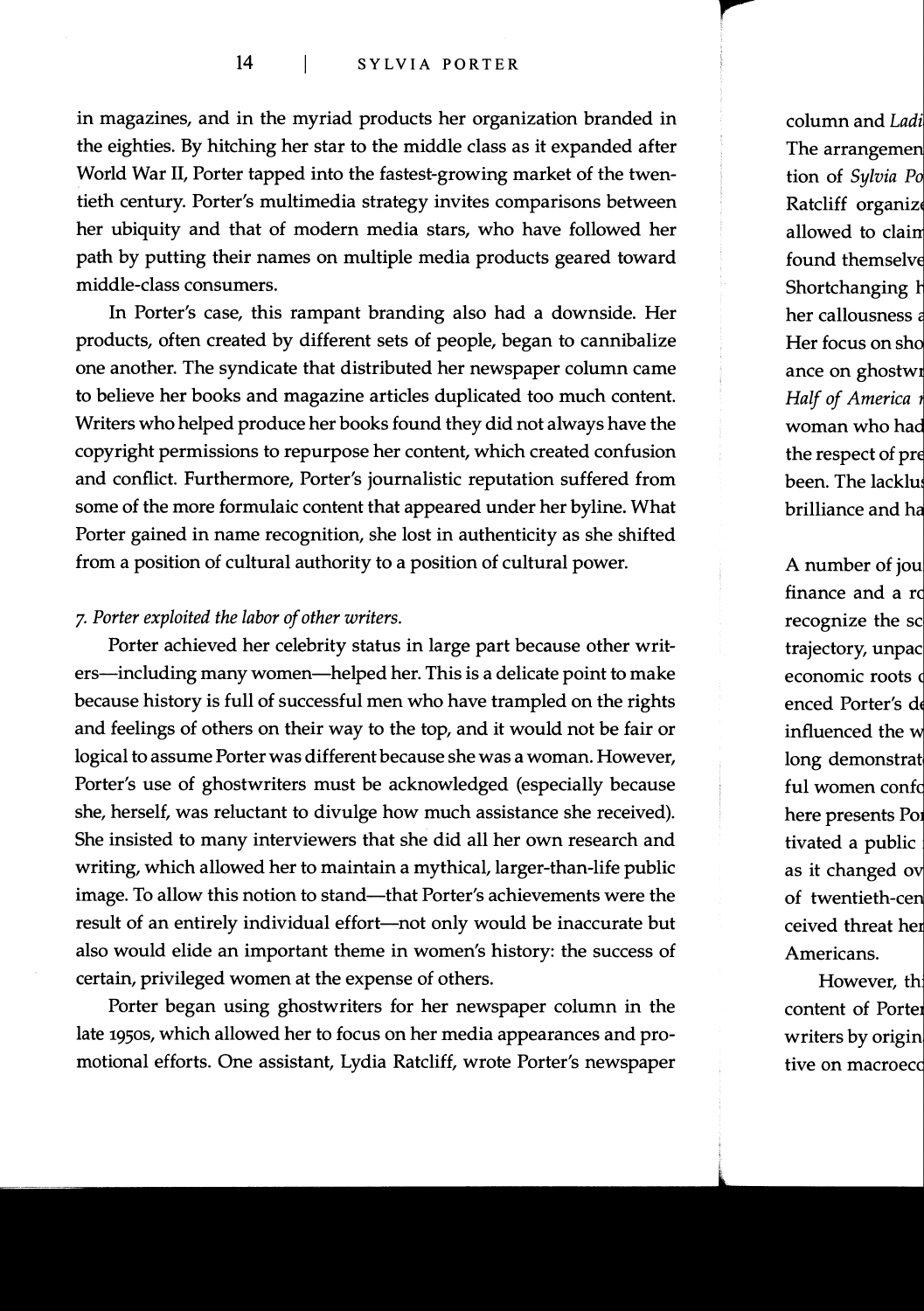column and *Ladies' Home Journal* column for thirteen years without credit. The arrangement between Porter and Ratcliff culminated in the publication of *Sylvia Porter's Money Book,* which involved many writers whom Ratcliff organized from her home in Vermont. The writers were not allowed to claim credit for the book, even privately, and some of them found themselves with more work and less pay than they had expected. Shortchanging her writers might have helped Porter's bottom line, but her callousness alienated the leagues of writers who had worked for her. Her focus on short-term gain cost her long-term goodwill. As Porter's reliance on ghostwriters increased in the eighties, a joke began to circulate: Half of America reads Sylvia Porter's column. The other half writes it.<sup>21</sup> The woman who had battled her way into financial journalism, commanding the respect of presidents and eminent economists, was dismissed as a hasbeen. The lackluster end of Porter's career simply did not do justice to the brilliance and hard work that had preceded it.

\* \* \*

A number of journalists remember Sylvia Porter as a pioneer in personal finance and a role model for ambitious women, although few scholars recognize the scope and impact of her career. This book traces Porter's trajectory, unpacking her professional strategies and exploring the socioeconomic roots of a populist genre. I argue that gender indirectly influenced Porter's development of personal finance journalism and directly influenced the way she presented herself to the public. Researchers have long demonstrated the extent to which media constructions of successful women conform to normative conventions of femininity. My analysis here presents Porter as a chief architect in those constructions, as she cultivated a public image in keeping with dominant gender ideology even as it changed over the years. She took careful aim at the moving target of twentieth-century femininity. By doing so, she mitigated any perceived threat her authority posed and won the approval of conventional Americans.

However, this mode of gaining public acceptance did not drive the content of Porter's work. She differentiated herself from male financial writers by originating the genre of personal finance as a populist perspective on macroeconomics. But her writing initially gazed outward toward